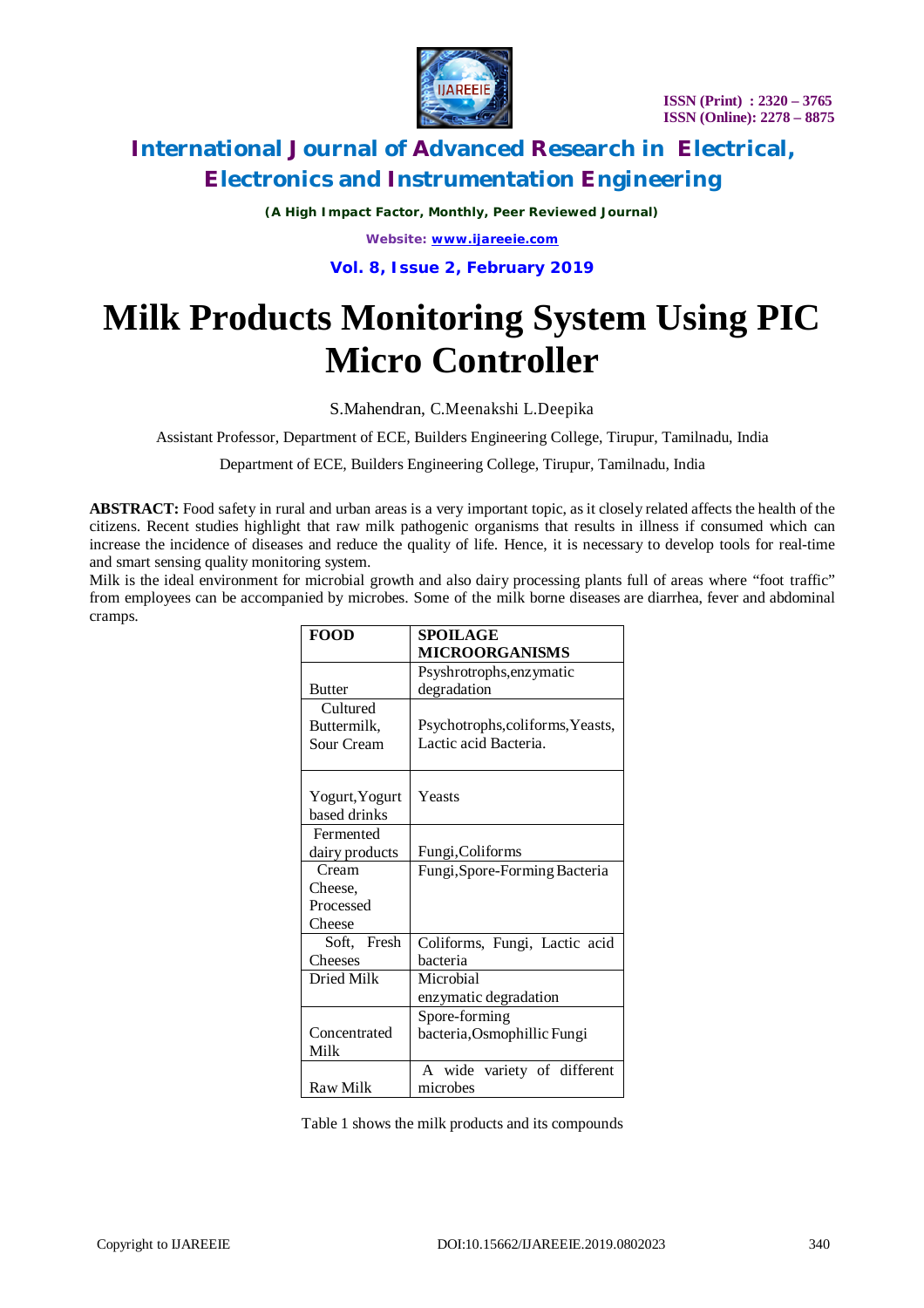

*(A High Impact Factor, Monthly, Peer Reviewed Journal)*

*Website: [www.ijareeie.com](http://www.ijareeie.com)*

# **Vol. 8, Issue 2, February 2019**

As the raw milk is stored for many days the growth of bacteria will be more which results in undesirable smell, tastes and toxic substances. Hence there is a need for monitoring system to detect microbes and produce a healthy product. So, this work helps in early detection of toxic substance in milk to avoid complications.

The proposed prototype is PIC controller based monitoring system which monitors the unwanted ingredients present in tested milk with the help of TCG gas sensors. The raw milk obtained has some bacteria which does not have ill effects. But as it is refrigerated and stored for many days will increase the rapid growth of bacteria which leads to spoilage of milk.

### **I. INTRODUCTION**

Recent innovations in the field of science and engineering have led to growth in food products.Certainly in the present environment there is significant need of monitoring system to define the quality of the perishable diary products.

The basic necessity of human is milk which has high calcium and carbohydrates which provides much strength to the body. Some of the milk products are butter, cheese, yogurt, cream etc. The assessment of food products is an essential need to the society as it leads to development of urbanization.

Rapid processing and development of milk products requires a cost effective tool in order to assess final milk product. Various sensory systems were proposed ,but its accuracy is not up to the mark.Therefore, spoilage of milk can be predicted earlier by measuring the gas released by bacteria in milk. The ageing of milk can be identified by the presence of dimethyl sulphide and pentanal produced by bacteria. which spoils the milk by microbial activity.

The PIC microcontroller PIC16f877a is one of the most renowed microcontrollers in the industry and it stands for Pheripheral Interface Controller.It is 40 pin package, consists of 256 bytes EEPROM, self programmable and software control.The Thermal Conductivity Gas Sensor(TCG) are used to gases.

### **II.EXISTING SYSTEM**

The existing system is based on ARM7 based monitoring system with spectrometer and mass chromatograph instruments do not provide high portability, feasibility while handling which results in to high costs and creates more complex situation.A/D conversion takes much more time therefore the continuous monitoring of data is not possible.There is also a need for separate ADC and it causes more expenses.The size of the circuit is larger.

### **III.PROPOSED SYSTEM**

The proposed framework deals with Peripheral Interface Controller (PIC) is used with TCG gas sensors.These sensors gathers the information about the quantity of gas molecules and it is equated to voltage level. Then the voltage is compared with threshold. When the variation is large,then raw milk is spoiled otherwise the raw milk is good to use.The TCG sensors are connected to PIC controller which presents the processing of data values in the form of voltages and it is displayed in LCD module at transmiiter and receiver side.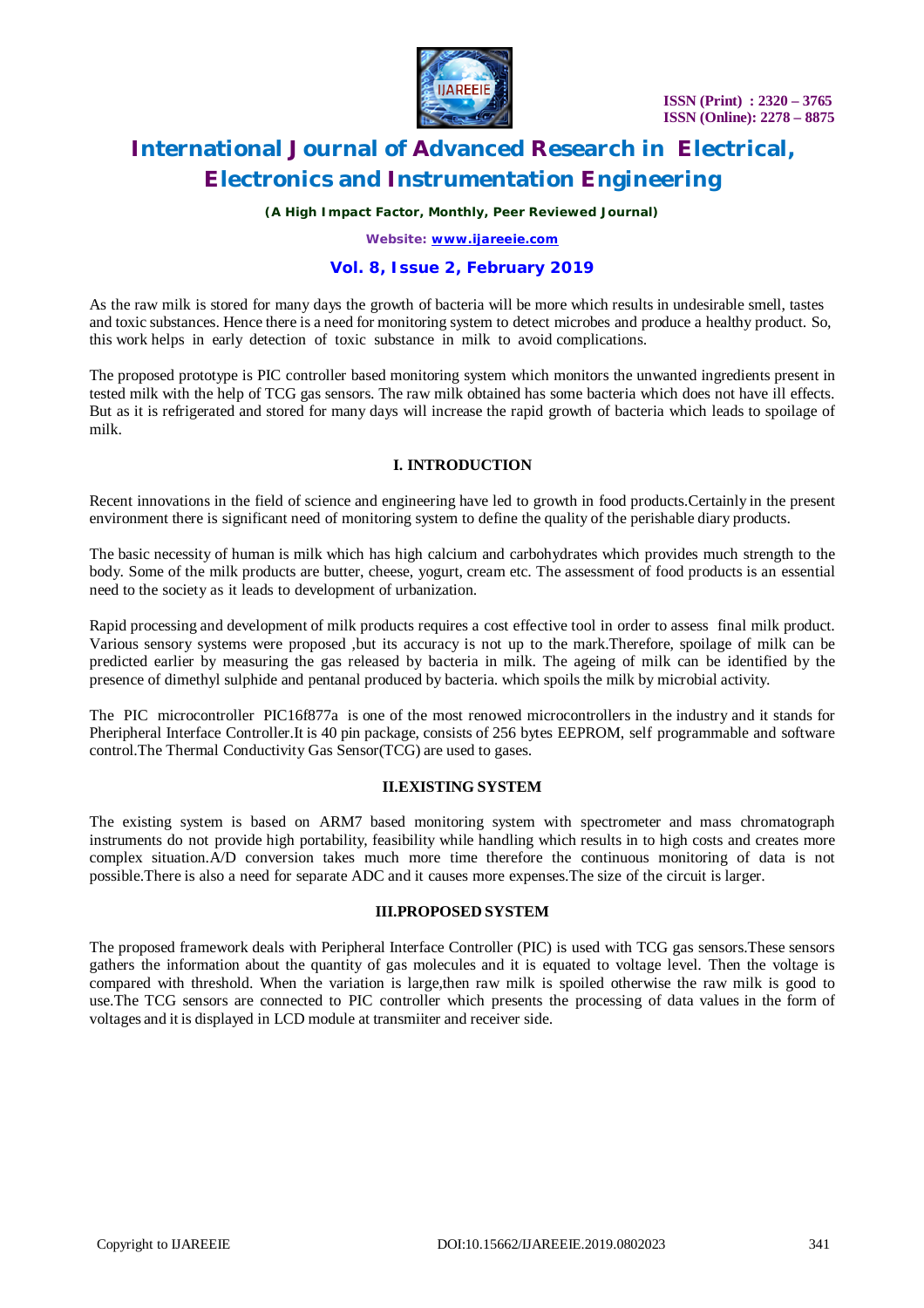

*(A High Impact Factor, Monthly, Peer Reviewed Journal)*

*Website: [www.ijareeie.com](http://www.ijareeie.com)*

### **Vol. 8, Issue 2, February 2019**

# **BLOCK DIAGRAM OF PROPOSED SYSTEM:**



# IV. **COMPONENTS USED**

### **1.TCG GAS SENSOR:**

The TCG is a thermal conductivity gauge (TCG) made using silicon technology. The sensor chip consists of a silicon rim of  $2.50 \times 3.33$  mm.

0.3 mm thick, in which a silicon-nitride membrane

is created. In the center is a heater, with a sensor element measuring its temperature.

The chip measures the thermal conductance between the ambient and the center of the membrane, and this depends on several parameters, such as pressure, gas type, and material depositions on the membrane. This dependence upon physical parameters allows the TCG to measure such quantities as absolute pressure, gas mixture composition, and material properties.Two gas sensors are used,they are:

### **a.TGC 813-**

This type of gas sensors is made from tin dioxide (sno2) semiconductor which produces a low conductivity in clean air.TGS 813 sensor is much sensitive in nature to propane,Methane and also butane. This type of sensor is suitable for monitoring LPG Gases and also it suitable in detecting wide range of gases for industrial applications. The significant advantage of this sensor is it is of low cost. TCG 813 sensor immediately finds the concentration in air where it's simple electrical circuit converts the conductivity charge in to an output signal and its gas concentration corresponds in turn.

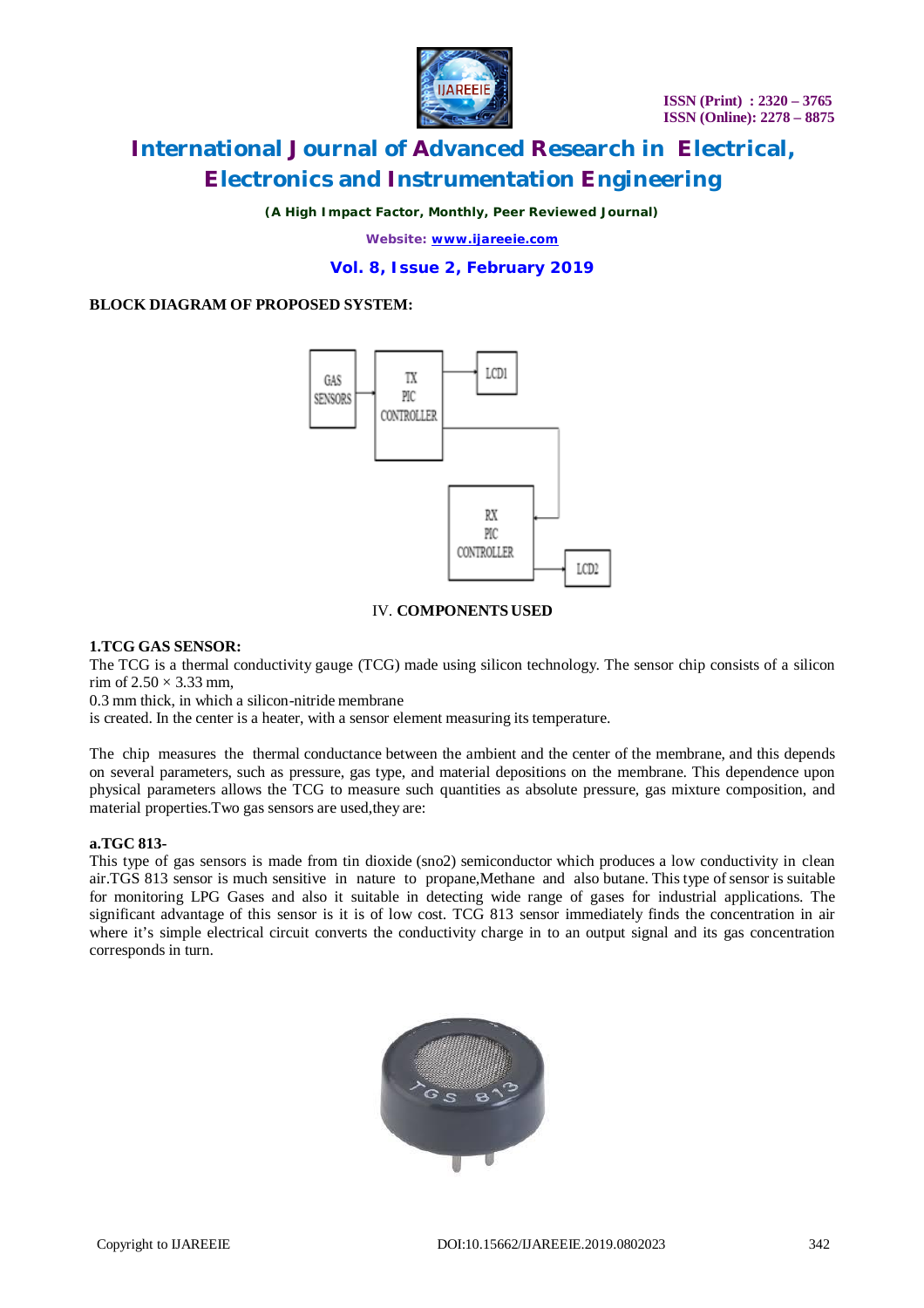

*(A High Impact Factor, Monthly, Peer Reviewed Journal)*

*Website: [www.ijareeie.com](http://www.ijareeie.com)*

# **Vol. 8, Issue 2, February 2019**

### **b.TGC 822-**

This type of gas sensors is made from tin dioxide (sno2) semiconductor which produces a low conductivity in clean air. TGS 813 sensor is much sensitive in nature to propane, Methane and also butane. This type of sensor is suitable for monitoring LPG Gases and also it suitable in detecting wide range of gases for industrial applications. The significant advantage of this sensor is it is of low cost.TGS 813 sensor immediately finds the concentration in air where it's simple electrical circuit converts the conductivity charge in to an output signal and its gas concentration corresponds in turn.



### **2.PIC MICROCONTROLLER-**

PIC-Pheripheral Interface Microcontroller which was developed in the year 1993 by the General Instruments Microcontrollers. It is controlled by software and programmed in such a way that it performs different tasks and controls a generation line. PIC microcontrollers are used in different new applications such as smart phones, audio accessories and advanced medical devices.



There are many PICs available in the market ranging from PIC16F84 to PIC16C84. These types of PICs are affordable flash PICs. Microchip has recently introduced flash chips with different types, such as

16F628, 16F877 and 18F452. The 16F877 costs twice the price of the old 16F84, but it is eight times more than the code size, with more RAM and much more I/O pins, a UART, A/D converter and a lot more features.

### **1. Memory Structure**

The PIC architecture consists of two memories: Program memory and the Data memory.

**Program Memory:** This is a 4K\*14 memory space. It is used to store 13-bit instructions, or the program code. The program memory data is accessed by the program counter register that holds the address of the program memory. The address 0000H is used as reset memory space and 0004H is used as interrupt memory space.

# **Data Memory:** The data memory consists of the

### 368 bytes of RAM and 256 bytes of EEPROM. The

368 bytes of RAM consists of multiple banks. Each bank consists of general purpose registers and special function registers.

The special function registers consists of control registers to control different operations of the chip resources like Timers, Analog to Digital Converters Serial ports, I/O ports, etc. For example, the TRISA register whose bits can be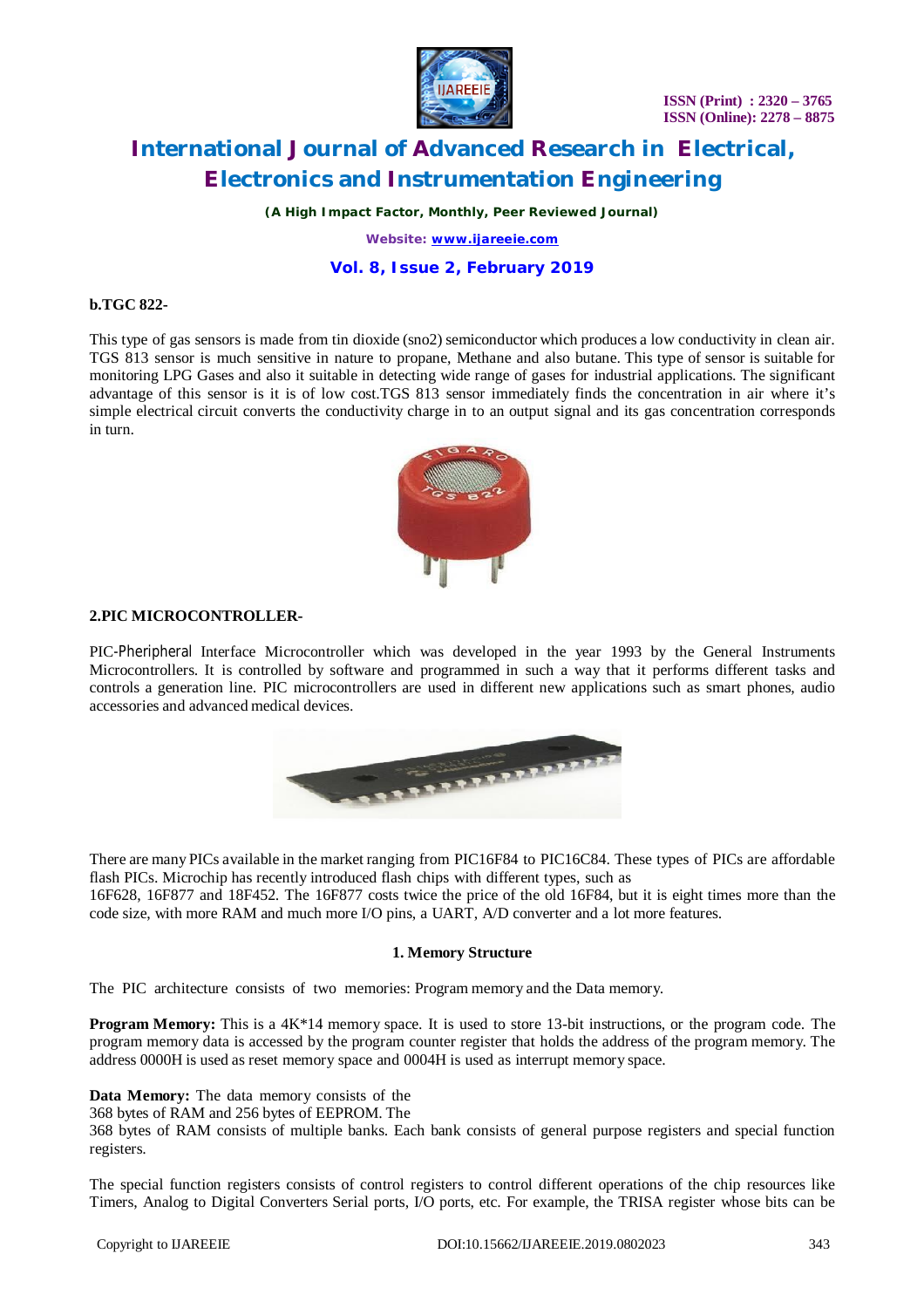

*(A High Impact Factor, Monthly, Peer Reviewed Journal)*

*Website: [www.ijareeie.com](http://www.ijareeie.com)*

# **Vol. 8, Issue 2, February 2019**

changed to alter the input or output operations of the port A.

The general purpose registers consists of registers that are used to store temporary data and processing results of the data. These general purpose registers are each 8-bit registers.

**Working Register:** It consists of a memory space that stores the operands for each instruction. It also stores the results of each execution.

**Status Register:** The bits of the status register denote the status of the ALU (arithmetic logic unit) after every execution of the instruction. It is also used to select any one of the 4 banks of the RAM.

**File Selection Register:** It acts as a pointer to any other general-purpose register. It consists of a egister file address, and it is used in indirect ddressing.

r a

Another general purpose register is the program- counter register, which is a 13-bit register. The 5 upper bits are used as PCLATH (Program Counter Latch) to independently function as any other register, and the lower 8-bits are used as the program counter bits. The program counter acts as a pointer to the instructions stored in the program memory.

**EEPROM:** It consists of 256 bytes of memory space. It is a permanent memory like ROM, but its contents can be erased and changed during the operation of the microcontroller. The contents into EEPROM can be read from or written to, using special function registers like EECON1, EECON2, EEDATA, etc.

### **2. I/O Ports**

PIC16 series consists of five ports, such as Port A, Port B, Port C, Port D and Port E.

**Port A:** It is a 16-bit port, which can be used asinput or output port based on the status of the TRISA register.

**Port B:** It is an 8-bit port, which can be used as both input and output port. 4 of its bits when used asinput can be changed upon interrupt signals.

**Port C:** It is an 8-bit port whose operation (input or output) is determined by the status of the TRISC register.

**Port D:** It is an 8-bit port, which apart from being an I/O port, acts as a slave port for connection to microprocessor bus.

**Port E:** It is a 3-bit port that serves the additional function of the control signals to the A/D converter.

### **3. Timers**

PIC microcontrollers consist of 3 timers out of which the Timer 0 and Timer 2 are 8-bit timers and the Time-1 is a 16-bit timer, which can also be used as a counter.

#### **4. A/D Converter**

The PIC Microcontroller consists of 8-channels, 10- bit Analog to Digital Converter. The operation of the A/D converter is controlled by these special function registers: ADCON0 and ADCON1. The lower bits of the converter are stored in ADRESL (8 bits), and the upper bits are stored in the ADRESH register. It requires an analog reference voltage of 5V for its operation.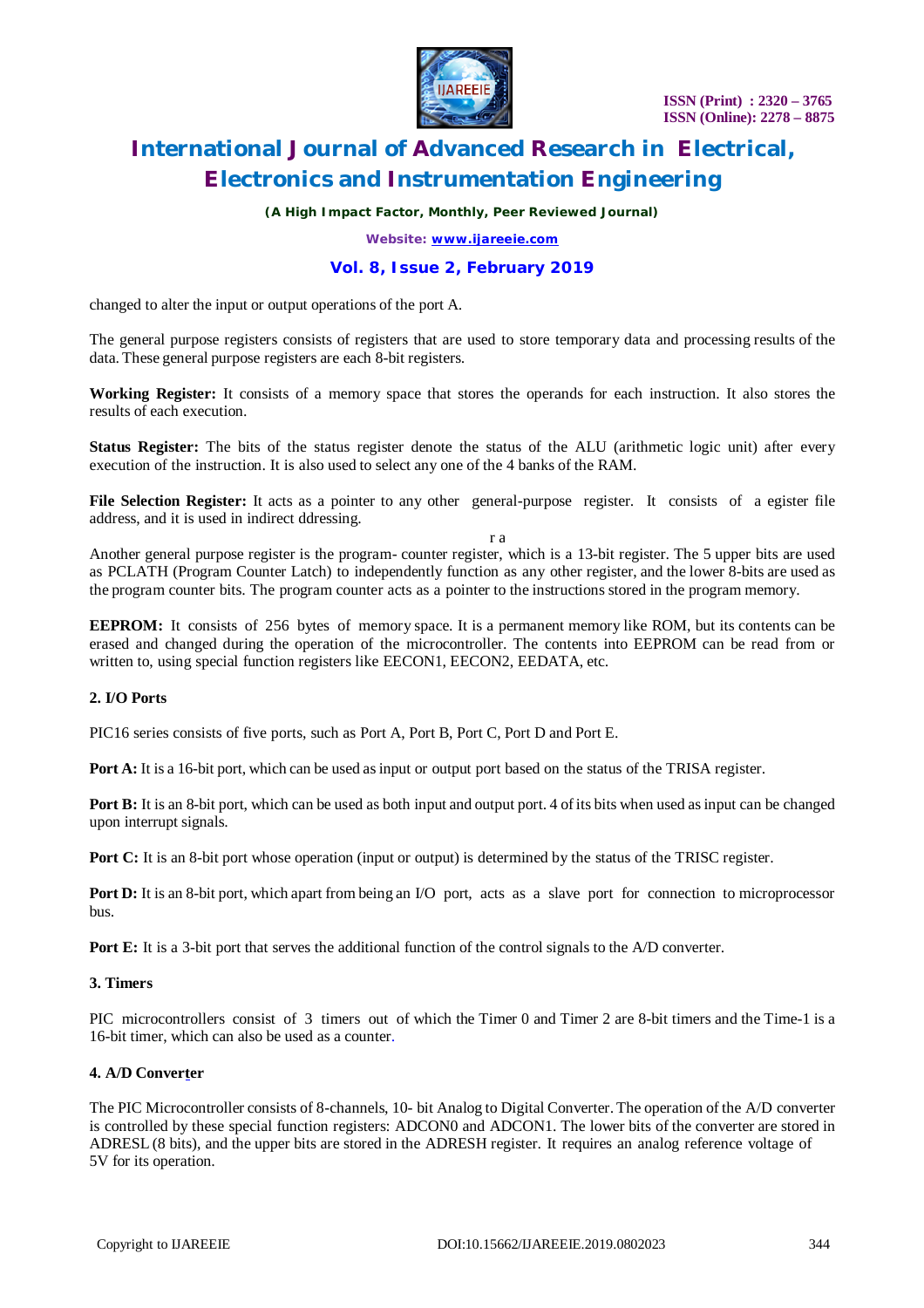

*(A High Impact Factor, Monthly, Peer Reviewed Journal)*

*Website: [www.ijareeie.com](http://www.ijareeie.com)*

# **Vol. 8, Issue 2, February 2019**

#### **5. Oscillators**

Oscillators are used for timing generation. PIC microcontrollers consist of external oscillators like crystals or RC oscillators. In case of crystal oscillators, the crystal is connected between two oscillator pins, and the value of the capacitor connected to each pin determines the mode of operation of the oscillator. The different modes are low-power mode, crystal mode and the highspeed mode. In case of RC oscillators, the value of the Resistor and Capacitor determine the clock frequency. The clock frequency ranges from 30 KHz to 4 MHz.

### **V. LCD DISPLAY**

A liquid crystal display or LCD draws its definition from its name itself. It is combination of two states of matter, the solid and the liquid. LCD uses a liquid crystal to produce a visible image. Liquid crystal displays are super-thin technology display screen that are generally used in laptop computer screen, TVs, cell phones and portable video games. LCD's technologies allow displays to be much thinner when compared to cathode ray tube (CRT) technology.

Liquid crystal display is composed of several layers which include two polarized panel filters and electrodes. LCD technology is used for displaying the image in notebook or some other electronic devices like mini computers. Light is projected from a lens on a layer of liquid crystal. This combination of colored light with the grayscale image of the crystal (formed as electric current flows through the crystal) forms the colored image. This image is then displayed on the screen.



### **SOFTWARE USED TO SIMULATE:**

#### **a.PROTEUS-**

Proteus is a Virtual System Modelling and circuit simulation application.Proteus also has the ability to simulate the interaction between software running on a microcontroller and any analog or digital electronics connected to it. The micro- controller simulation in Proteus works by applying either a hex file or a debug file to the microcontroller part on the schematic. It is then cosimulated along with any analog and digital electronics connected to it.

The Proteus Design Suite is a Windows application for schematic capture,simulation and PCB layout design.